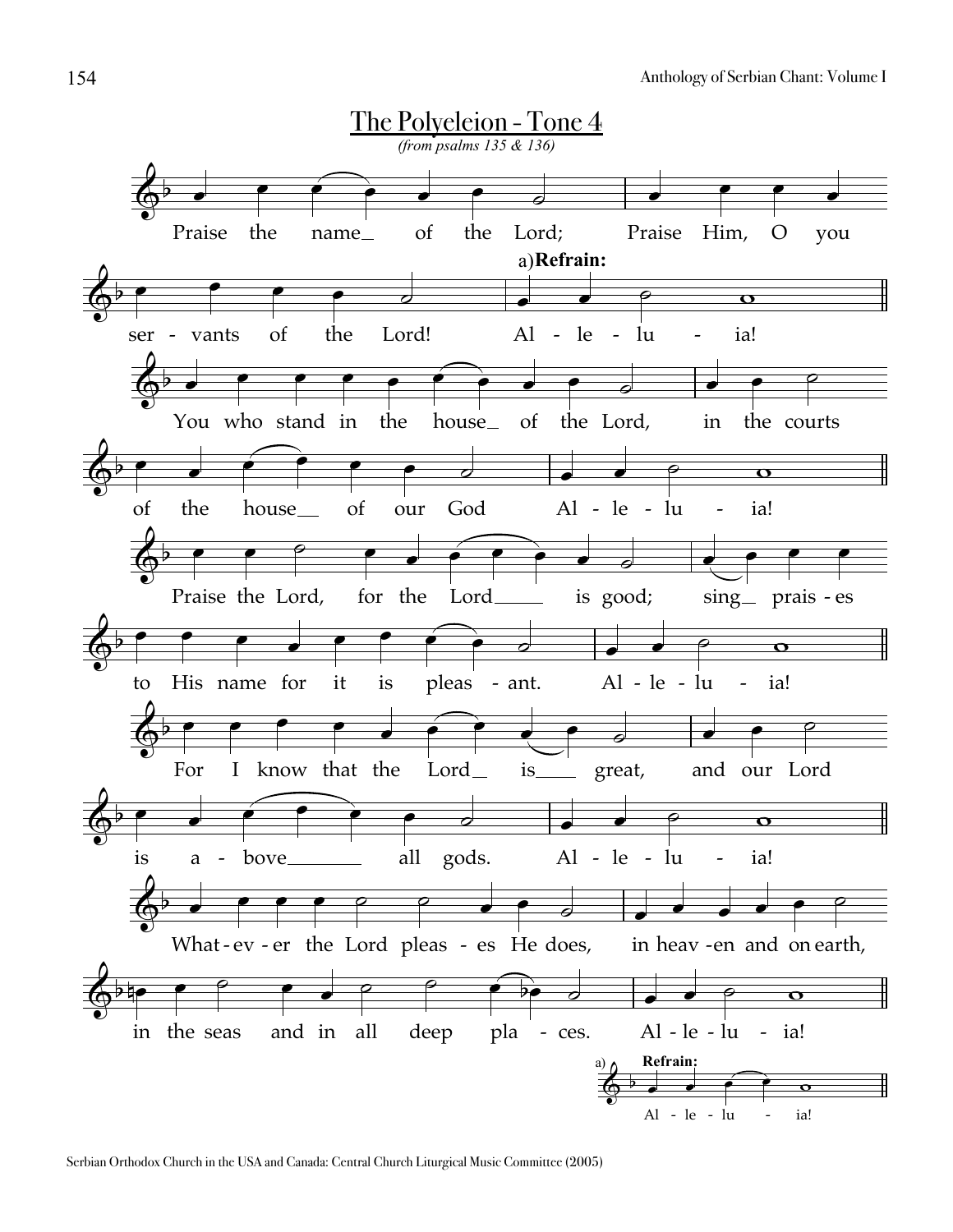Anthology of Serbian Chant: Volume I



Serbian Orthodox Church in the USA and Canada: Central Church Liturgical Music Committee (2005)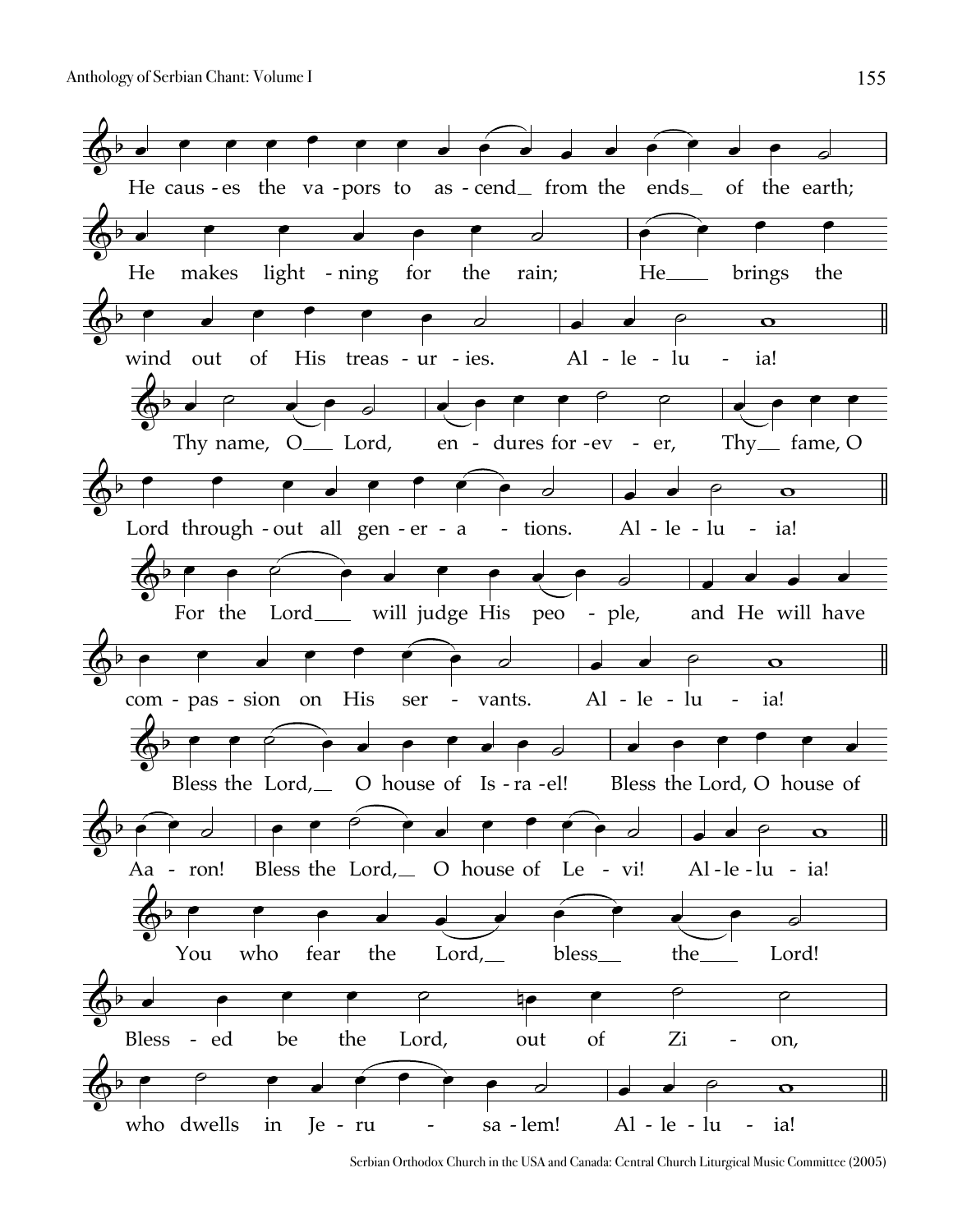

Serbian Orthodox Church in the USA and Canada: Central Church Liturgical Music Committee (2005)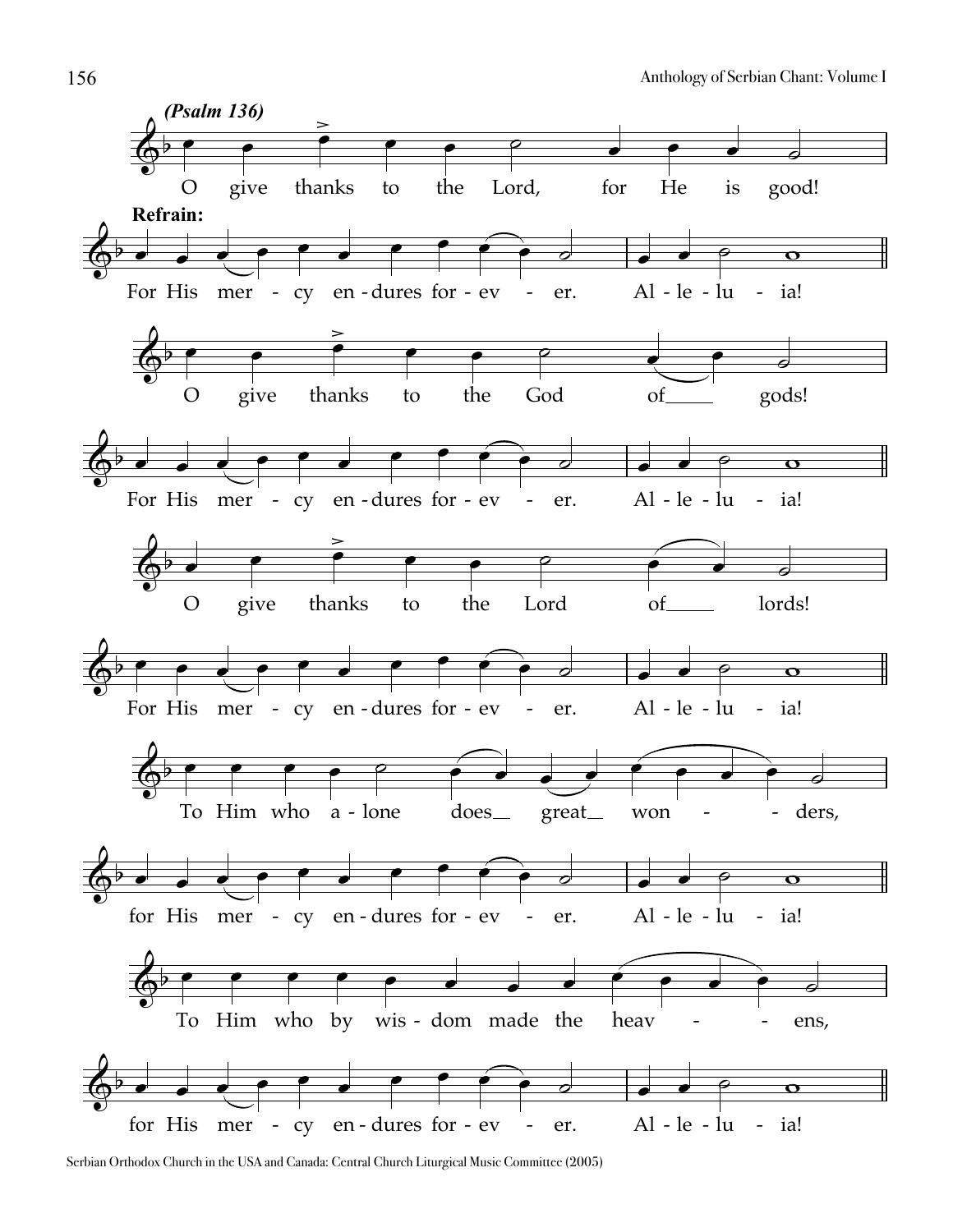

Serbian Orthodox Church in the USA and Canada: Central Church Liturgical Music Committee (2005)